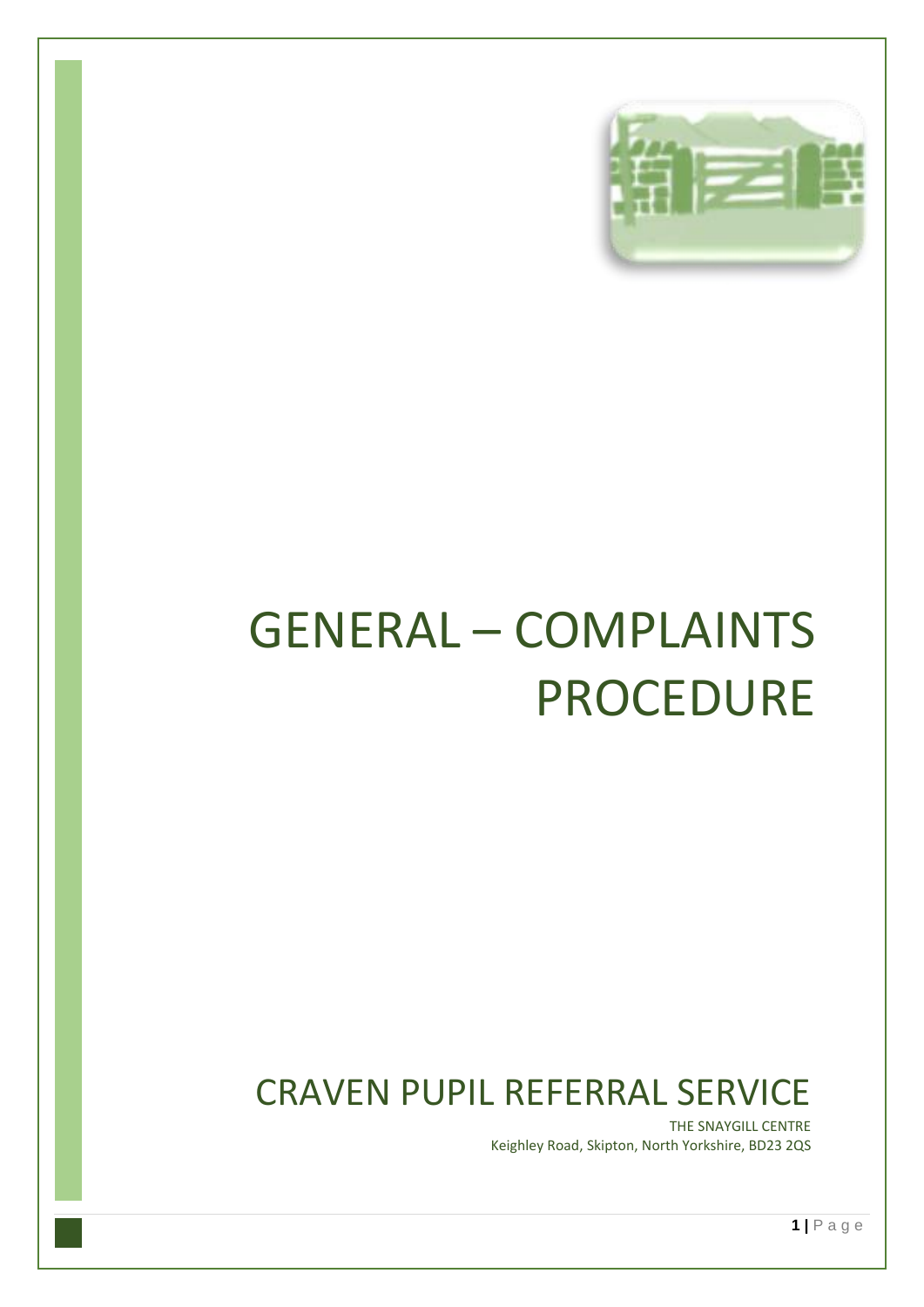#### CONTENTS:

| <b>Section Heading</b> |    |                                                  |    |  |
|------------------------|----|--------------------------------------------------|----|--|
|                        | 1. | Who can make a complaint                         | 3  |  |
|                        | 2. | The difference between a concern and a complaint | 3  |  |
|                        | 3. | How to raise a concern or a complaint            | 3  |  |
|                        | 4. | Anonymous complaints                             | 4  |  |
|                        | 5. | Timescales                                       | 4  |  |
|                        | 6. | Complaints received outside of term time         | 4  |  |
|                        | 7. | Scope of this Complaints Procedure               | 5  |  |
|                        | 8. | Resolving complaints                             | 6  |  |
|                        | 9. | Withdrawal of complaints                         | 6  |  |
|                        |    | 10. Stage 1                                      | 6  |  |
|                        |    | 11. Stage 2                                      | 7  |  |
|                        |    | 12. Next steps                                   | 8  |  |
|                        |    | 13. Complaint form                               | 10 |  |
|                        |    | 14. Roles and responsibilities                   | 12 |  |
|                        |    | 15. Management Committee Ratification            | 15 |  |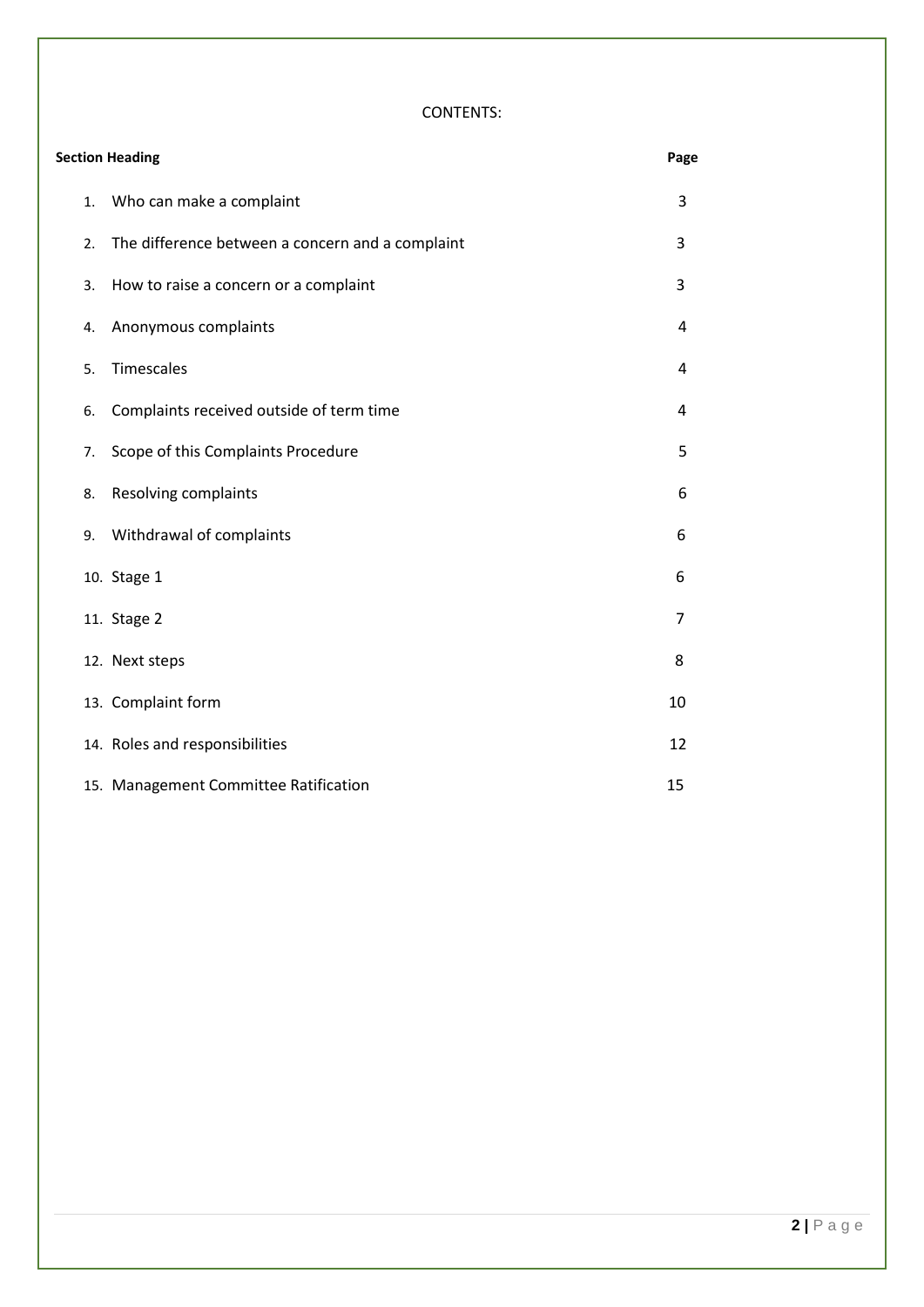#### **Drafted: 01.12.2019**

**Date of First Issue:** September 2009

**MC Ratification Date:** 17 December 2019

**Review Cycle:** 3 Years

**Review Date:** 16December 2022

**Latest Review Amendments:** New NYCC policy adopted in its entirety. Streamlined process to two stage process.Time limit of three months to make a complaint in most circumstances. Time limits agreed by governing body for the different school and governing body responses. A number of other minor and procedural changes.

#### **Who can make a complaint?**

This complaints procedure is not limited to parents or carers of children that are registered at the school. Any person, including members of the public, may make a complaint to Craven PRS about any provision of facilities or services that we provide. Unless complaints are dealt with under separate statutory procedures (such as appeals relating to exclusions or admissions), we will use this complaints procedure.

#### **The difference between a concern and a complaint**

A concern may be defined as '*an expression of worry or doubt over an issue considered to be important for which reassurances are sought'*.

A complaint may be defined as '*an expression of dissatisfaction however made, about actions taken or a lack of action*'.

It is in everyone's interest that concerns and complaints are resolved at the earliest possible stage. Many issues can be resolved informally, without the need to use the formal stages of the complaints procedure. Craven PRS takes concerns seriously and will make every effort to resolve the matter as quickly as possible.

If you have difficulty discussing a concern with a particular member of staff, we will respect your views. In these cases, the headteacher will refer you to another staff member. Similarly, if the member of staff directly involved feels unable to deal with a concern, the headteacher will refer you to another staff member. The member of staff may be more senior but does not have to be. The ability to consider the concern objectively and impartially is more important.

We understand however, that there are occasions when people would like to raise their concerns formally. In this case, Craven PRS will attempt to resolve the issue internally, through the stages outlined within this complaints procedure.

#### **How to raise a concern or make a complaint**

A concern or complaint can be made in person, in writing or by telephone. They may also be made by a third party acting on behalf on a complainant, as long as they have appropriate consent to do so. Concerns should be raised with either the class teacher or headteacher. If the issue remains unresolved, the next step is to make a formal complaint.

Complainants should not approach individual governors to raise concerns or complaints. They have no power to act on an individual basis and it may also prevent them from considering complaints at Stage 2 of the procedure.

Complaints against school staff (except the headteacher) should be made in the first instance, to the headteacher via the school office*.* Please mark them as Private and Confidential.

Complaints that involve or are about the headteacher should be addressed to the Chair of Governors, via the school office. Please mark them as Private and Confidential.

Complaints about the Chair of Governors, any individual governor or the whole governing body should be addressed to the Clerk to the Governing Body via the school office. Please mark them as Private and Confidential.

For ease of use, a template complaint form is included at the end of this procedure. If you require help in completing the form, please contact the school office. You can also ask third party organisations like the Citizens Advice to help you.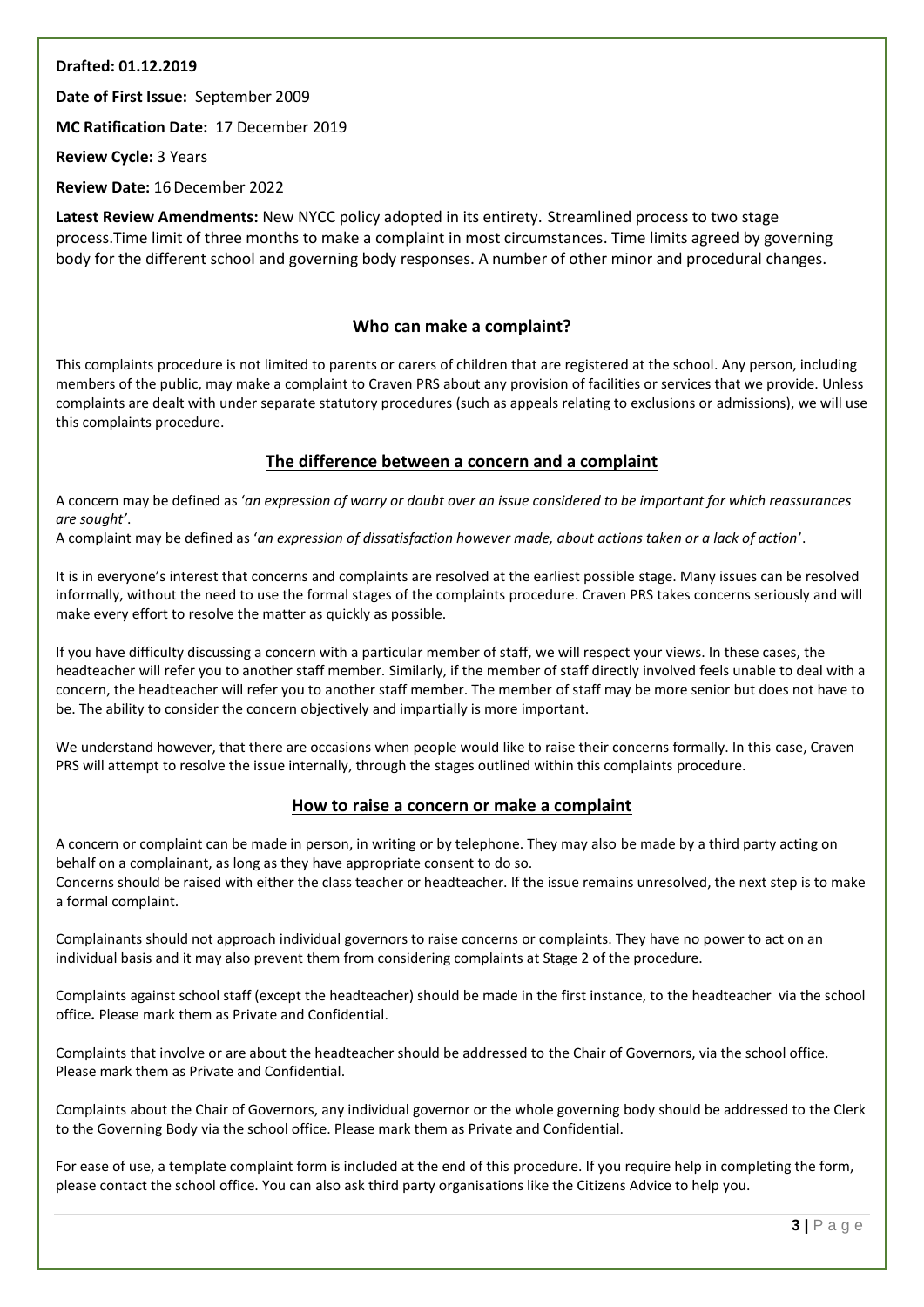In accordance with equality law, we will consider making reasonable adjustments if required, to enable complainants to access and complete this complaints procedure. For instance, providing information in alternative formats, assisting complainants in raising a formal complaint or holding meetings in accessible locations.

#### **Anonymous Complaints**

We will not normally investigate anonymous complaints. However, the headteacher or Chair of Governors, if appropriate, will determine whether the complaint warrants an investigation.

#### **Time scales**

You must raise the complaint within three months of the incident or, where a series of associated incidents have occurred, within three months of the last of these incidents. We will consider complaints made outside of this time frame if exceptional circumstances apply.

#### **Complaints received outside of term time**

We will consider complaints made outside of term time to have been received on the first school day after the holiday period.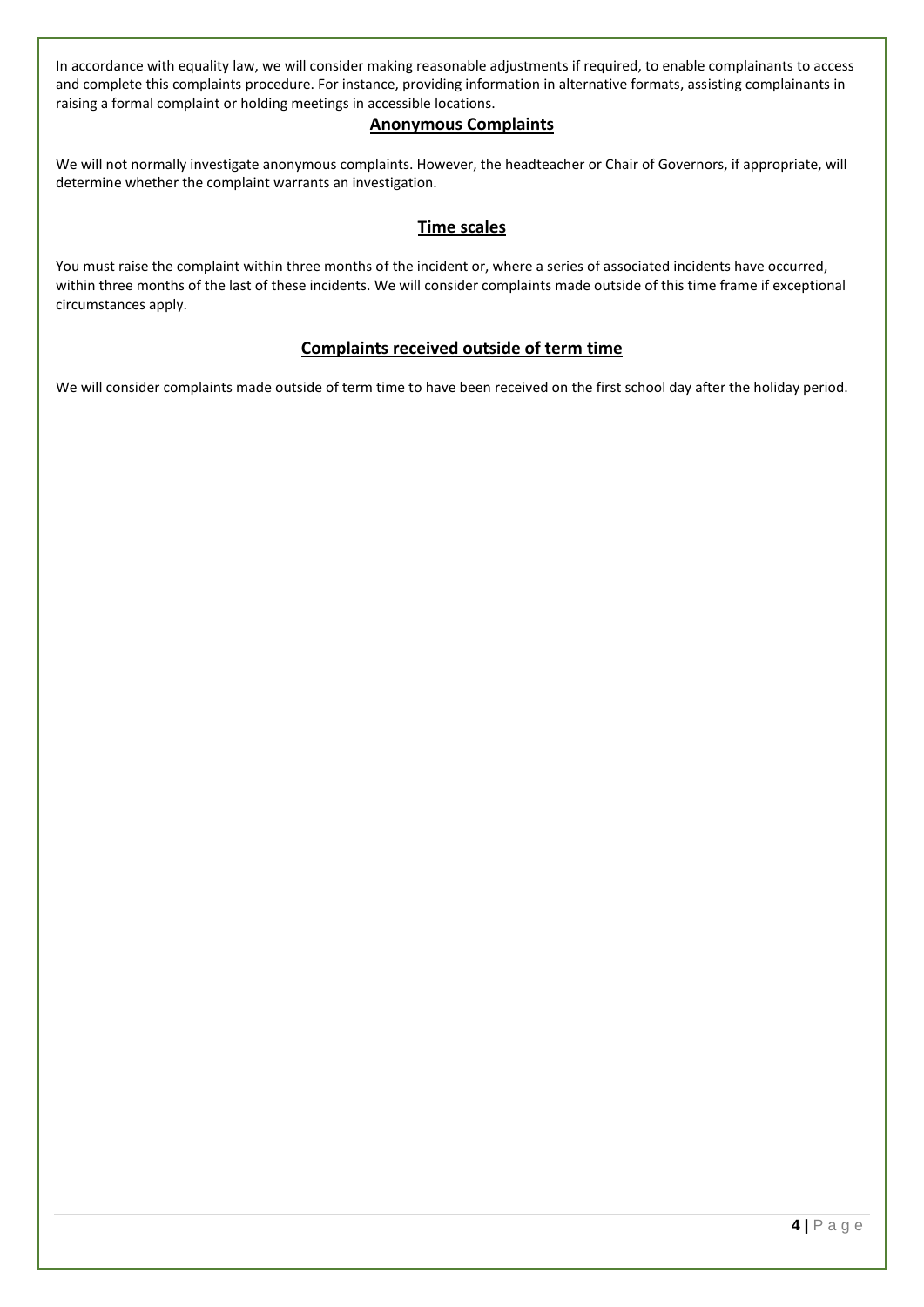#### **Scope of this Complaints Procedure**

This procedure covers all complaints about any provision of community facilities or services by Craven PRS, other than complaints that are dealt with under other statutory procedures, including those listed below.

| <b>Exceptions</b>                                                          | Who to contact                                                                                                                                                                                                                                                                                                                                         |
|----------------------------------------------------------------------------|--------------------------------------------------------------------------------------------------------------------------------------------------------------------------------------------------------------------------------------------------------------------------------------------------------------------------------------------------------|
| Admissions to schools<br>$\bullet$                                         | Concerns about admissions, statutory assessments of Special<br>Educational Needs, or school re-organisation proposals should be                                                                                                                                                                                                                        |
| Statutory assessments of Special<br>$\bullet$<br><b>Educational Needs</b>  | raised with North Yorkshire County Council.                                                                                                                                                                                                                                                                                                            |
| School re-organisation proposals<br>$\bullet$                              |                                                                                                                                                                                                                                                                                                                                                        |
| Matters likely to require a Child<br>$\bullet$<br>Protection Investigation | Complaints about child protection matters are handled under our<br>child protection and safeguarding policy and in accordance with<br>relevant statutory guidance.                                                                                                                                                                                     |
|                                                                            | If you have serious concerns, you may wish to contact the local<br>authority designated officer (LADO) who has local responsibility for<br>safeguarding or the Multi-Agency Safeguarding Hub (MASH). The<br>two local LADO's are:<br>Rosemary Cannell Tel: 01609 534974 Mobile: 07715 0540723<br>Susan Crawford Tel: 01609 532152 Mobile: 07813 005161 |
| Exclusion of children from school*<br>$\bullet$                            | Further information about raising concerns about exclusion can be<br>found at: www.gov.uk/school-discipline-exclusions/exclusions.                                                                                                                                                                                                                     |
|                                                                            | *complaints about the application of the behaviour policy can be<br>made through the school's complaints procedure. <link school<br="" to=""/> behaviour policy>.                                                                                                                                                                                      |
| Whistleblowing                                                             | We have an internal whistleblowing procedure for all our<br>employees, including temporary staff and contractors.                                                                                                                                                                                                                                      |
|                                                                            | The Secretary of State for Education is the prescribed person for<br>matters relating to education for whistleblowers in education who<br>do not want to raise matters direct with their employer. Referrals<br>can be made at: www.education.gov.uk/contactus.                                                                                        |
|                                                                            | Volunteer staff who have concerns about our school should<br>complain through the school's complaints procedure. You may also<br>be able to complain direct to the LA or the Department for<br>Education (see link above), depending on the substance of your<br>complaint.                                                                            |
| • Staff grievances                                                         | Complaints from staff will be dealt with under the school's internal<br>grievance procedures.                                                                                                                                                                                                                                                          |
| • Staff conduct                                                            | Complaints about staff will be dealt with under the school's internal<br>disciplinary procedures, if appropriate.                                                                                                                                                                                                                                      |
|                                                                            | Complainants will not be informed of any disciplinary action taken<br>against a staff member as a result of a complaint. However, the<br>complainant will be notified that the matter is being addressed.                                                                                                                                              |
| Complaints about services provided                                         | Providers should have their own complaints procedure to deal with<br>complaints about service. Please contact them direct.                                                                                                                                                                                                                             |
| by other providers who may use<br>school premises or facilities            |                                                                                                                                                                                                                                                                                                                                                        |
| National Curriculum - content                                              | Please contact the Department for Education at:<br>www.education.gov.uk/contactus                                                                                                                                                                                                                                                                      |

If other bodies are investigating aspects of the complaint, for example the police, local authority (LA) safeguarding teams or Tribunals, this may impact on our ability to adhere to the timescales within this procedure or result in the procedure being suspended until those public bodies have completed their investigations.

If a complainant commences legal action against Craven PRS in relation to their complaint, we will consider whether to suspend the complaints procedure in relation to their complaint until those legal proceedings have concluded.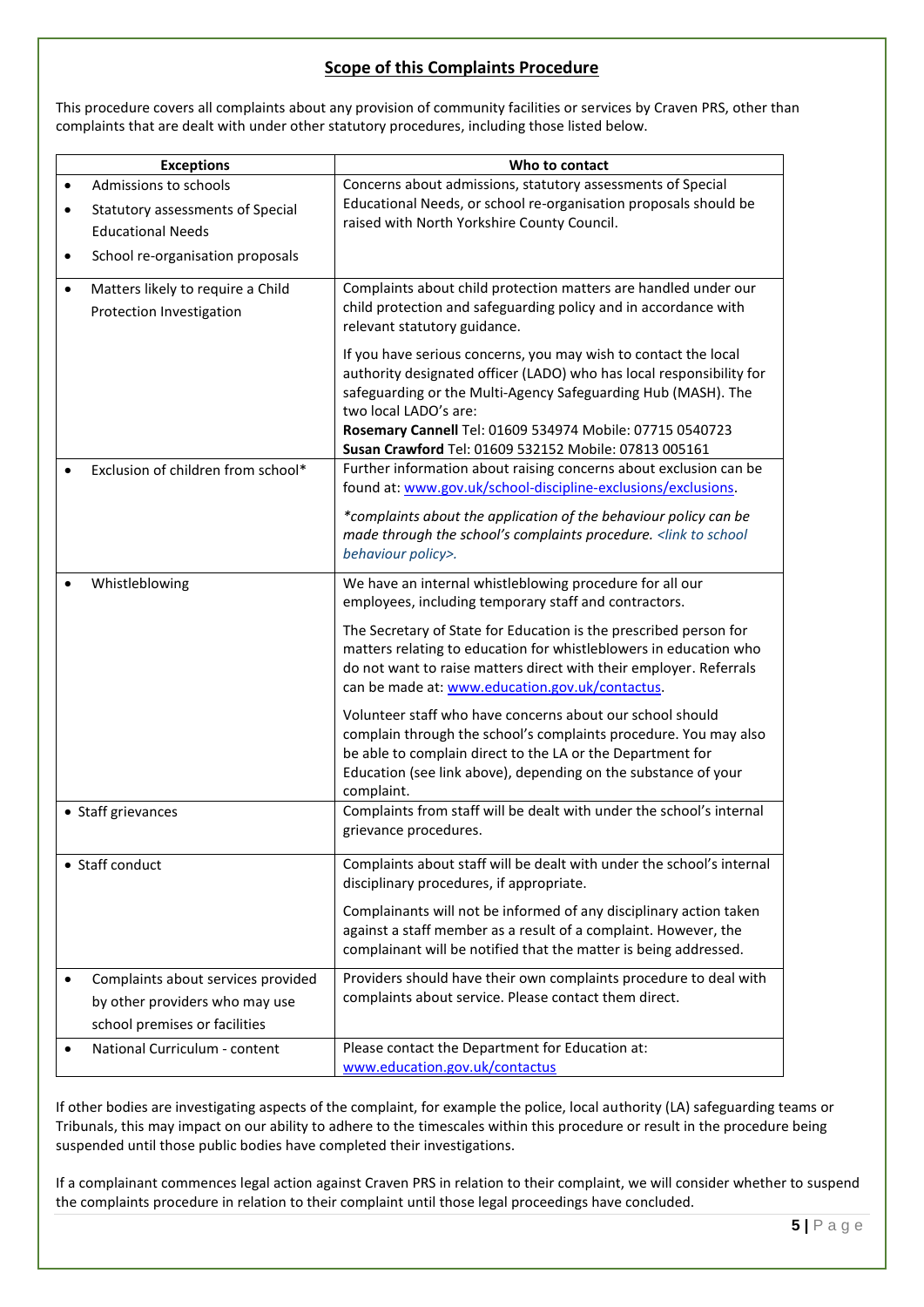#### **Resolving Complaints**

At each stage in the procedure, Craven PRS wants to resolve the complaint. If appropriate, we will acknowledge that the complaint is upheld in whole or in part. In addition, we may offer one or more of the following:

- an explanation
- an admission that the situation could have been handled differently or better
- an assurance that we will try to ensure the event complained of will not recur
- an explanation of the steps that have been or will be taken to help ensure that it will not happen again and an indication of the timescales within which any changes will be made
- an undertaking to review school policies in light of the complaint
- an apology.

#### **Withdrawal of a Complaint**

If a complainant wants to withdraw their complaint, we will ask them to confirm this in writing.

#### **Stage 1**

Formal complaints must be made to the headteacher (unless they are about the headteacher), via the school office. This may be done in person, in writing (preferably on the Complaint Form), or by telephone. The headteacher will record the date the complaint is received and will acknowledge receipt of the complaint in writing (either

by letter or email) within five school days.

Within this response, the headteacher will seek to clarify the nature of the complaint, ask what remains unresolved and what outcome the complainant would like to see. The headteacher can consider whether a face to face meeting is the most appropriate way of doing this.

*Note: The headteacher may delegate the investigation to another member of the school's senior leadership team but not the decision to be taken.*

During the investigation, the headteacher (or investigator) will:

- if necessary, interview those involved in the matter and/or those complained of, allowing them to be accompanied if they wish
- keep a written record of any meetings/interviews in relation to their investigation.

At the conclusion of their investigation, the headteacher will provide a formal written response within 20 school days of the date of receipt of the complaint. If the headteacher is unable to meet this deadline, they will provide the complainant with an update and revised response date.

The response will detail any actions taken to investigate the complaint and provide a full explanation of the decision made and the reason(s) for it. Where appropriate, it will include details of actions Craven PRS will take to resolve the complaint.

The headteacher will advise the complainant of how to escalate their complaint should they remain dissatisfied with the outcome of Stage 1.

If the complaint is about the headteacher, or a member of the governing body (including the Chair or Vice-Chair), a suitably skilled governor will be appointed to complete all the actions at Stage 1.

Complaints about the headteacher or member of the governing body must be made to the Clerk, via the school office.

If the complaint is:

- jointly about the Chair and Vice Chair or
- the entire governing body or
- the majority of the governing body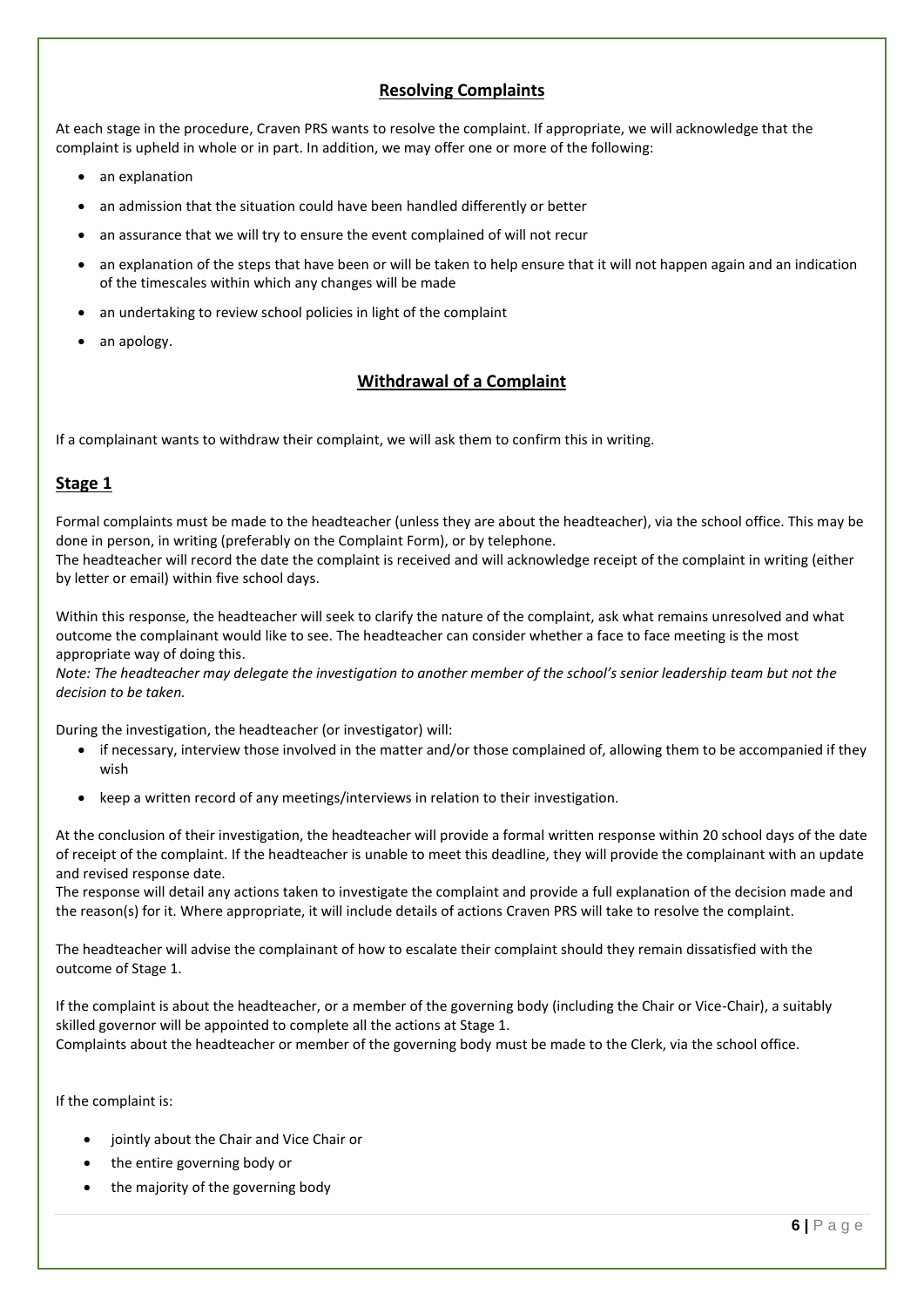Stage 1 will be considered by an independent investigator appointed by the governing body. At the conclusion of their investigation, the independent investigator will provide a formal written response.

#### **Stage 2**

If the complainant is dissatisfied with the outcome at Stage 1 and wishes to take the matter further, they can escalate the complaint to Stage 2 – a meeting with members of the governing body's complaints committee, which will be formed of the first three, impartial, governors available. This is the final stage of the complaints procedure.

A request to escalate to Stage 2 must be made to the Clerk, via the school office, within 10 school days of receipt of the Stage 1 response.

The Clerk will record the date the complaint is received and acknowledge receipt of the complaint in writing (either by letter or email) within 5 school days.

Requests received outside of this time frame will only be considered if exceptional circumstances apply.

The Clerk will write to the complainant to inform them of the date of the meeting. They will aim to convene a meeting within 20 school days of receipt of the Stage 2 request. If this is not possible, the Clerk will provide an anticipated date and keep the complainant informed.

If the complainant rejects the offer of three proposed dates, without good reason, the Clerk will decide when to hold the meeting. It will then proceed in the complainant's absence on the basis of written submissions from both parties.

The complaints committee will consist of at least three governors with no prior involvement or knowledge of the complaint. Prior to the meeting, they will decide amongst themselves who will act as the Chair of the Complaints Committee. If there are fewer than three governors from Craven PRS available, the Clerk will source any additional, independent governors through another local school or through their LA's Governor Services team, in order to make up the committee. Alternatively, an entirely independent committee may be convened to hear the complaint at Stage 2.

The committee will decide whether to deal with the complaint by inviting parties to a meeting or through written representations, but in making their decision they will be sensitive to the complainant's needs.

If the complainant is invited to attend the meeting, they may bring someone along to provide support. This can be a relative or friend. Generally, we do not encourage either party to bring legal representatives to the committee meeting. However, there may be occasions when legal representation is appropriate.

For instance, if a school employee is called as a witness in a complaint meeting, they may wish to be supported by union and/or legal representation.

*Note: Complaints about staff conduct will not generally be handled under this complaints procedure. Complainants will be advised that any staff conduct complaints will be considered under staff disciplinary procedures, if appropriate, but outcomes will not be shared with them.* 

Representatives from the media are not permitted to attend.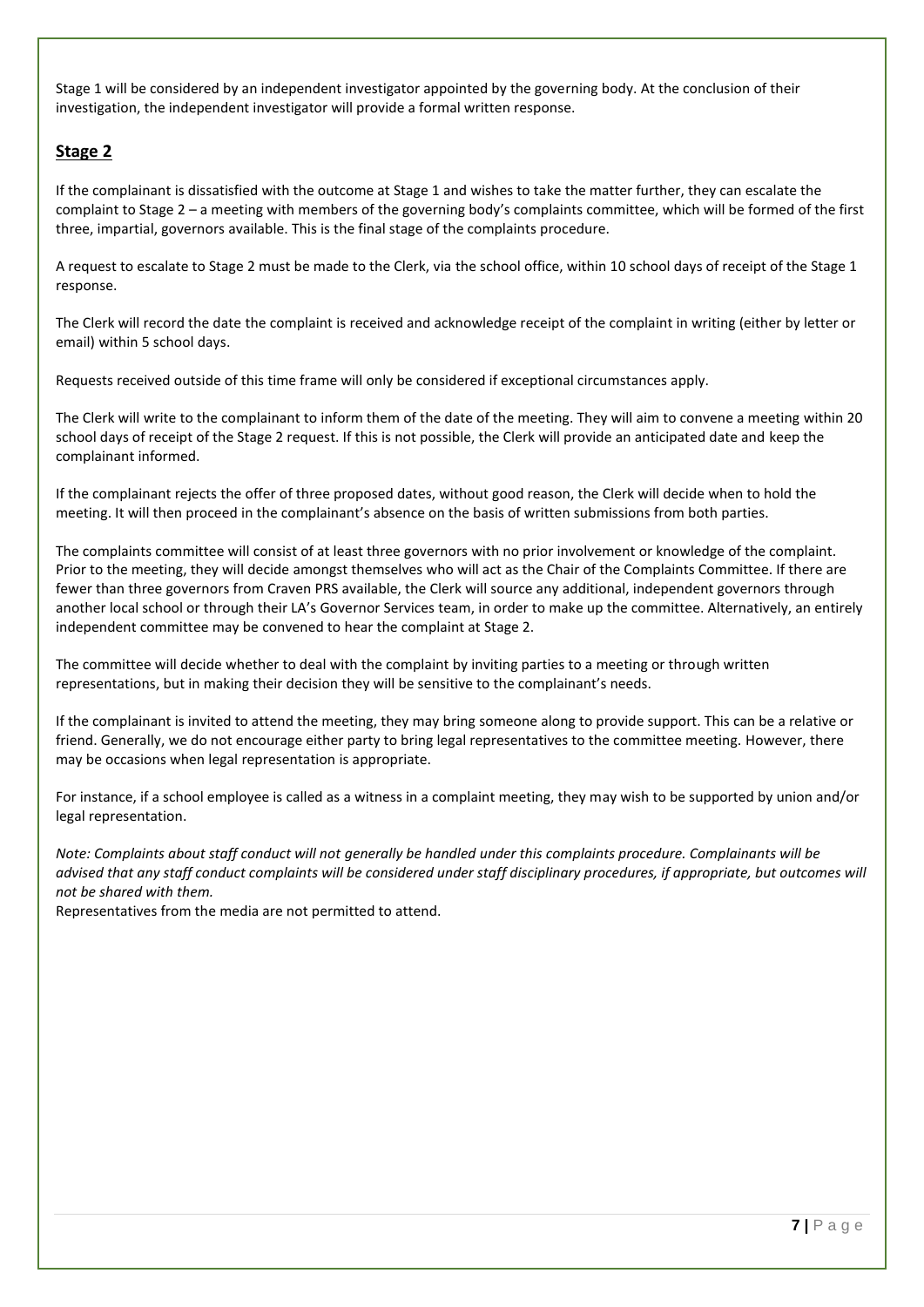At least 10 school days before the meeting, the Clerk will:

- confirm and notify the complainant of the date, time and venue of the meeting, ensuring that, if the complainant is invited, the dates are convenient to all parties and that the venue and proceedings are accessible
- request copies of any further written material to be submitted to the committee at least 5 school days before the meeting.

Any written material will be circulated to all parties at least 2 school days before the date of the meeting. The committee will not normally accept, as evidence, recordings of conversations that were obtained covertly and without the informed consent of all parties being recorded.

The committee will also not review any new complaints at this stage or consider evidence unrelated to the initial complaint to be included. New complaints must be dealt with from Stage 1 of the procedure.

The meeting will be held in private. Electronic recordings of meetings or conversations are not normally permitted unless a complainant's own disability or special needs require it. Prior knowledge and consent of all parties attending must be sought before meetings or conversations take place. Consent will be recorded in any minutes taken.

The committee will consider the complaint and all the evidence presented. The committee can:

- uphold the complaint in whole or in part
- dismiss the complaint in whole or in part.

If the complaint is upheld in whole or in part, the committee will:

- decide on the appropriate action to be taken to resolve the complaint
- where appropriate, recommend changes to the school's systems or procedures to prevent similar issues in the future.

The Chair of the Committee will provide the complainant and Craven PRS with a full explanation of their decision and the reason(s) for it, in writing, within 5 school days.

The letter to the complainant will include details of how to contact the Department for Education if they are dissatisfied with the way their complaint has been handled by Craven PRS. <…School>.

If the complaint is:

- jointly about the Chair and Vice Chair or
- the entire governing body or
- the majority of the governing body

Stage 2 will be heard by a committee of independent, co-opted governors.

The response will detail any actions taken to investigate the complaint and provide a full explanation of the decision made and the reason(s) for it. Where appropriate, it will include details of actions Craven PRS will take to resolve the complaint. The response will also advise the complainant of how to escalate their complaint should they remain dissatisfied.

#### **Next Steps**

If the complainant believes the school did not handle their complaint in accordance with the published complaints procedure or they acted unlawfully or unreasonably in the exercise of their duties under education law, they can contact the Department for Education after they have completed Stage 2.

The Department for Education will not normally reinvestigate the substance of complaints or overturn any decisions made by Craven PRS. They will consider whether Craven PRS has adhered to education legislation and any statutory policies connected with the complaint.

The complainant can refer their complaint to the Department for Education online at: [www.education.gov.uk/contactus,](http://www.education.gov.uk/contactus) by telephone on: 0370 000 2288 or by writing to:

Department for Education Piccadilly Gate Store Street Manchester M1 2WD.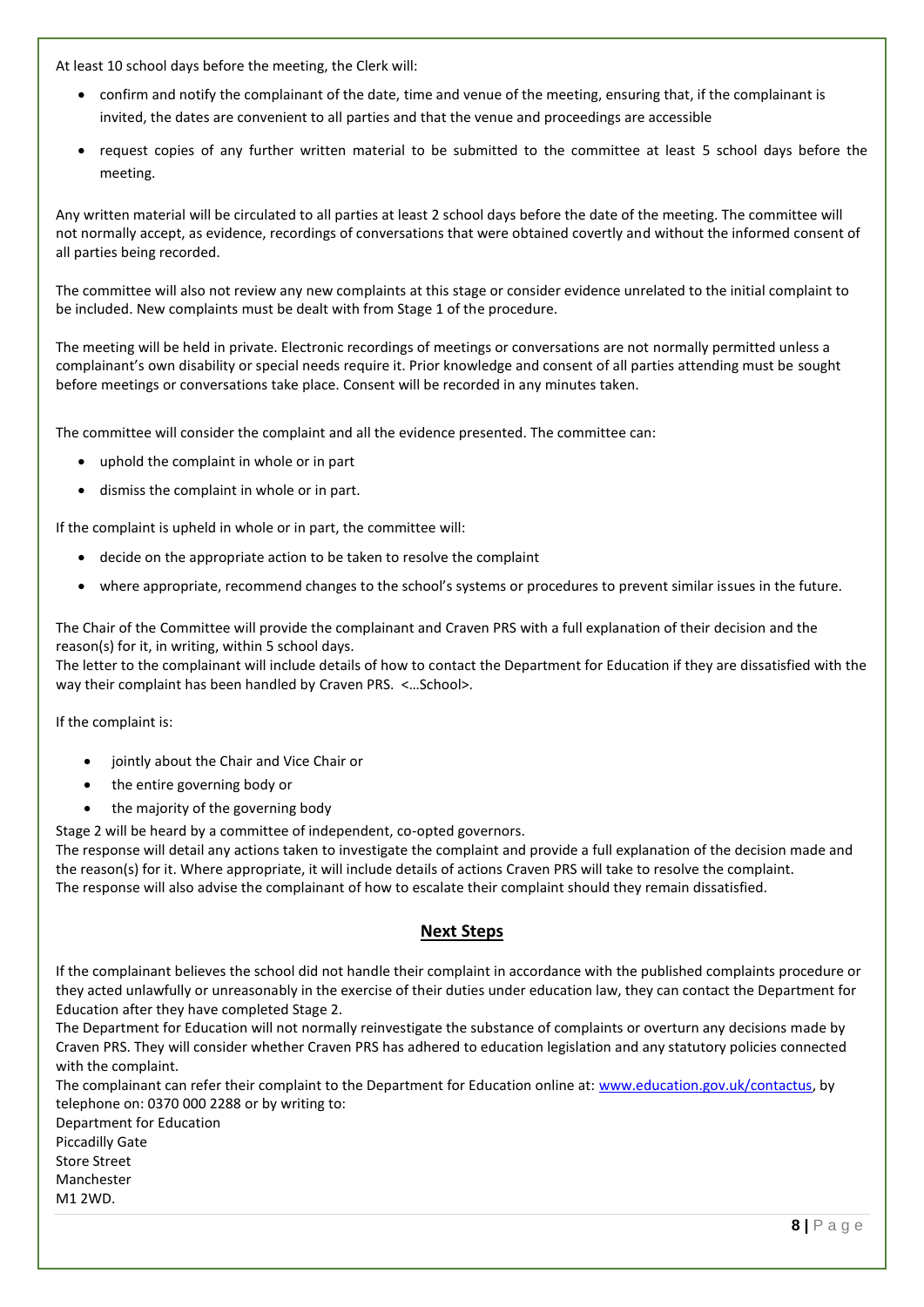#### **Complaint Form**

Please complete and return to the Headteacher who will acknowledge receipt and explain what action will be taken.

**Your name:**

**Pupil's name (if relevant):**

**Your relationship to the pupil (if relevant):**

**Address:** 

**Postcode: Day time telephone number:**

**Evening telephone number:**

**Please give details of your complaint, including whether you have spoken to anybody at the school about it.**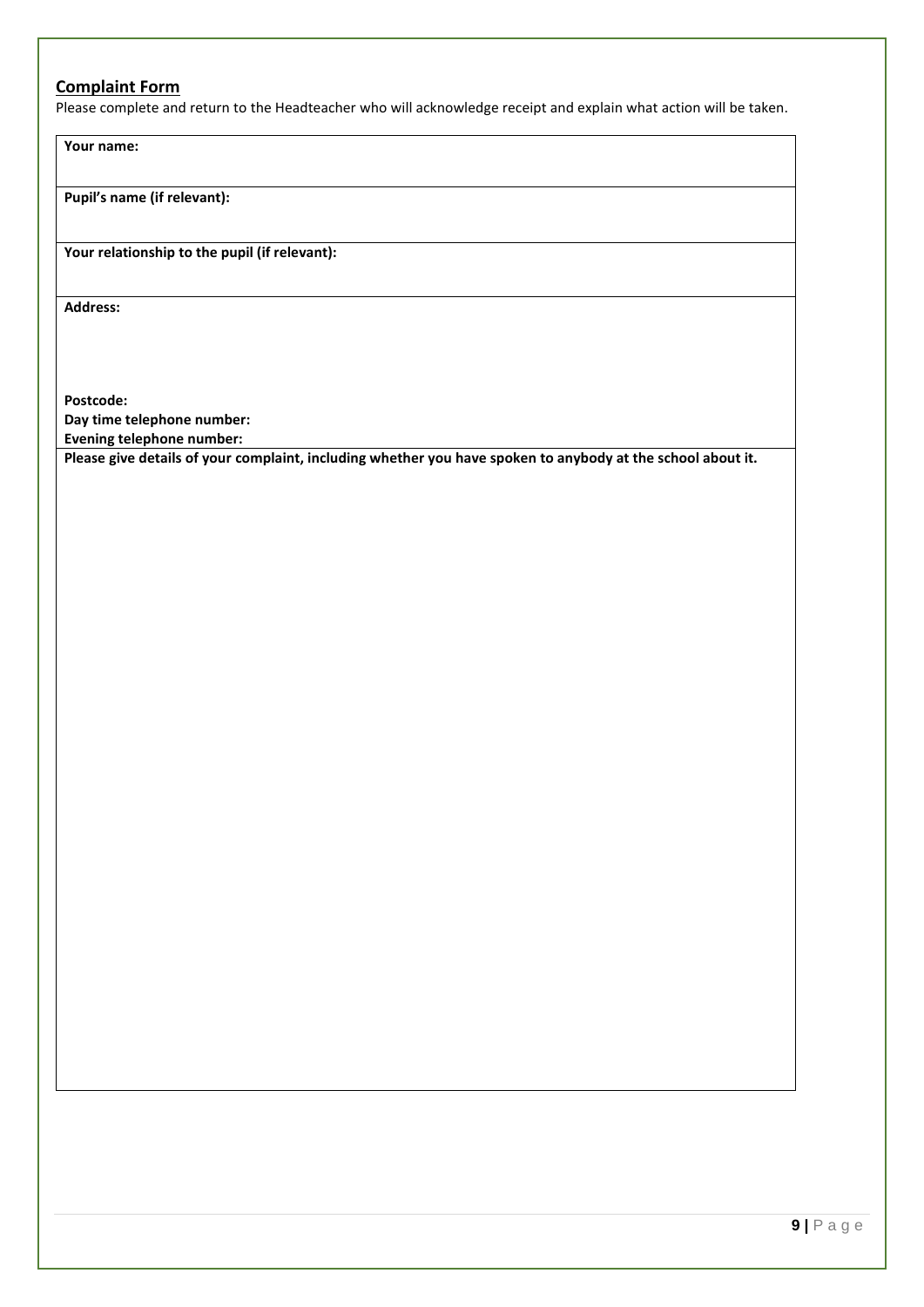| What actions do you feel might resolve the problem at this stage? |  |
|-------------------------------------------------------------------|--|
|                                                                   |  |
|                                                                   |  |
|                                                                   |  |
|                                                                   |  |
|                                                                   |  |
|                                                                   |  |
|                                                                   |  |
|                                                                   |  |
|                                                                   |  |
|                                                                   |  |
|                                                                   |  |
|                                                                   |  |
|                                                                   |  |
| Are you attaching any paperwork? If so, please give details.      |  |
|                                                                   |  |
|                                                                   |  |
|                                                                   |  |
|                                                                   |  |
|                                                                   |  |
|                                                                   |  |
|                                                                   |  |
|                                                                   |  |
|                                                                   |  |
|                                                                   |  |
| Signature:                                                        |  |
| Date:                                                             |  |
|                                                                   |  |
| <b>Official use</b>                                               |  |
| Date acknowledgement sent:                                        |  |
| By who:                                                           |  |
|                                                                   |  |
|                                                                   |  |
| <b>Complaint referred to:</b>                                     |  |
|                                                                   |  |
|                                                                   |  |
| Date:                                                             |  |
|                                                                   |  |
|                                                                   |  |
|                                                                   |  |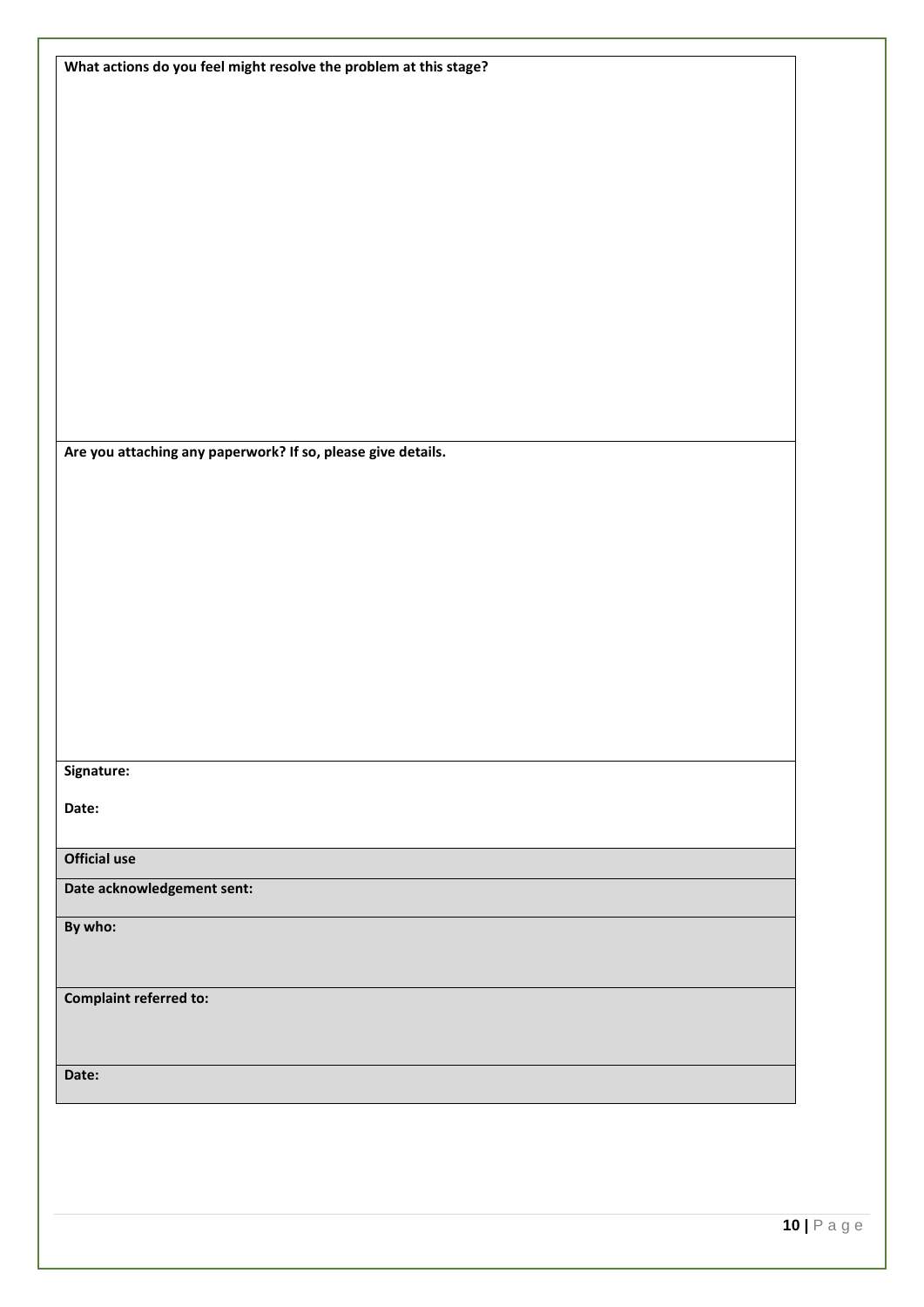#### **Roles and Responsibilities**

#### **Complainant**

The complainant will receive a more effective response to the complaint if they:

- explain the complaint in full as early as possible
- co-operate with the school in seeking a solution to the complaint
- respond promptly to requests for information or meetings or in agreeing the details of the complaint
- ask for assistance as needed
- treat all those involved in the complaint with respect
- refrain from publicising the details of their complaint on social media and respect confidentiality.

#### **Investigator**

The investigator's role is to establish the facts relevant to the complaint by:

- providing a comprehensive, open, transparent and fair consideration of the complaint through:
	- o sensitive and thorough interviewing of the complainant to establish what has happened and who has been involved
	- $\circ$  interviewing staff and children/young people and other people relevant to the complaint
	- o consideration of records and other relevant information
	- o analysing information
- liaising with the complainant and the complaints co-ordinator as appropriate to clarify what the complainant feels would put things right.

The investigator should:

- conduct interviews with an open mind and be prepared to persist in the questioning
- keep notes of interviews or arrange for an independent note taker to record minutes of the meeting
- ensure that any papers produced during the investigation are kept securely pending any appeal
- be mindful of the timescales to respond
- prepare a comprehensive report for the headteacher or complaints committee that sets out the facts, identifies solutions and recommends courses of action to resolve problems.

The headteacher or complaints committee will then determine whether to uphold or dismiss the complaint and communicate that decision to the complainant, providing the appropriate escalation details.

#### **Headteacher**

The headteacher should:

- ensure that the complainant is fully updated at each stage of the procedure
- liaise with staff members, headteacher, Chair of Governors, Clerk and LA to ensure the smooth running of the complaints procedure
- be aware of issues regarding:
	- o sharing third party information
	- $\circ$  additional support. This may be needed by complainants when making a complaint including interpretation support or where the complainant is a child or young person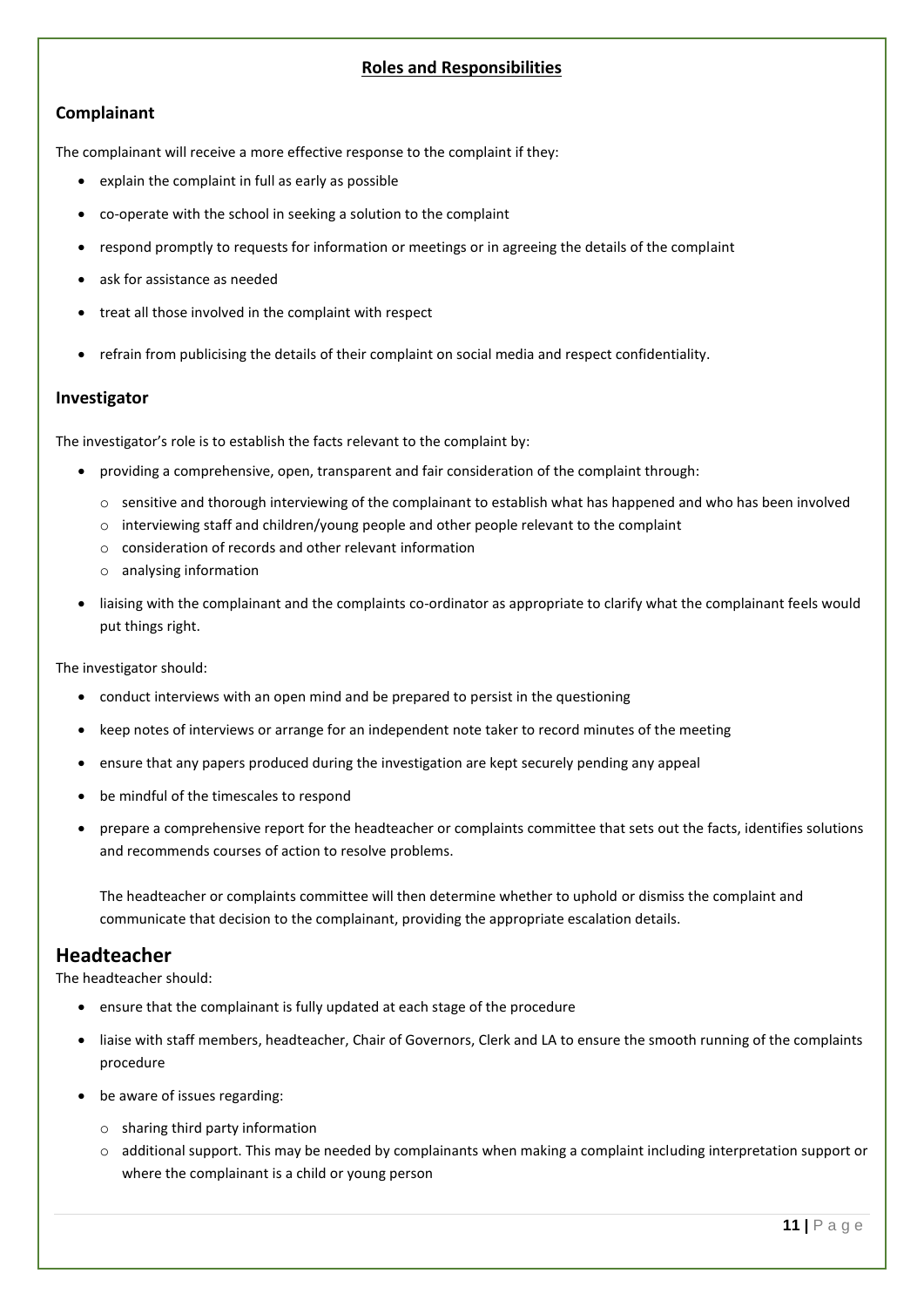• keep records.

#### **Clerk to the Governing Body**

The Clerk is the contact point for the complainant and the committee and should:

- ensure that all people involved in the complaint procedure are aware of their legal rights and duties, including any under legislation relating to school complaints, education law, the Equality Act 2010, the Freedom of Information Act 2000, the Data Protection Act (DPA) 2018 and the General Data Protection Regulations (GDPR)
- set the date, time and venue of the meeting, ensuring that the dates are convenient to all parties (if they are invited to attend) and that the venue and proceedings are accessible
- collate any written material relevant to the complaint (for example; stage 1 paperwork, school and complainant submissions) and send it to the parties in advance of the meeting within an agreed timescale
- record the proceedings
- circulate the minutes of the meeting
- notify all parties of the committee's decision.

#### **Committee Chair**

The committee's chair, who is nominated in advance of the complaint meeting, should ensure that:

- both parties are asked (via the Clerk) to provide any additional information relating to the complaint by a specified date in advance of the meeting
- the meeting is conducted in an informal manner, is not adversarial, and that, if all parties are invited to attend, everyone is treated with respect and courtesy
- complainants who may not be used to speaking at such a meeting are put at ease. This is particularly important if the complainant is a child/young person
- the remit of the committee is explained to the complainant
- written material is seen by everyone in attendance, provided it does not breach confidentiality or any individual's rights to privacy under the DPA 2018 or GDPR.

If a new issue arises it would be useful to give everyone the opportunity to consider and comment upon it; this may require a short adjournment of the meeting

- both the complainant and the school are given the opportunity to make their case and seek clarity, either through written submissions ahead of the meeting or verbally in the meeting itself
- the issues are addressed
- key findings of fact are made
- the committee is open-minded and acts independently
- no member of the committee has an external interest in the outcome of the proceedings or any involvement in an earlier stage of the procedure
- the meeting is minuted
- they liaise with the Clerk and the headteacher.

#### **Committee Member**

Committee members should be aware that:

• the meeting must be independent and impartial, and should be seen to be so

No governor may sit on the committee if they have had a prior involvement in the complaint or in the circumstances surrounding it.